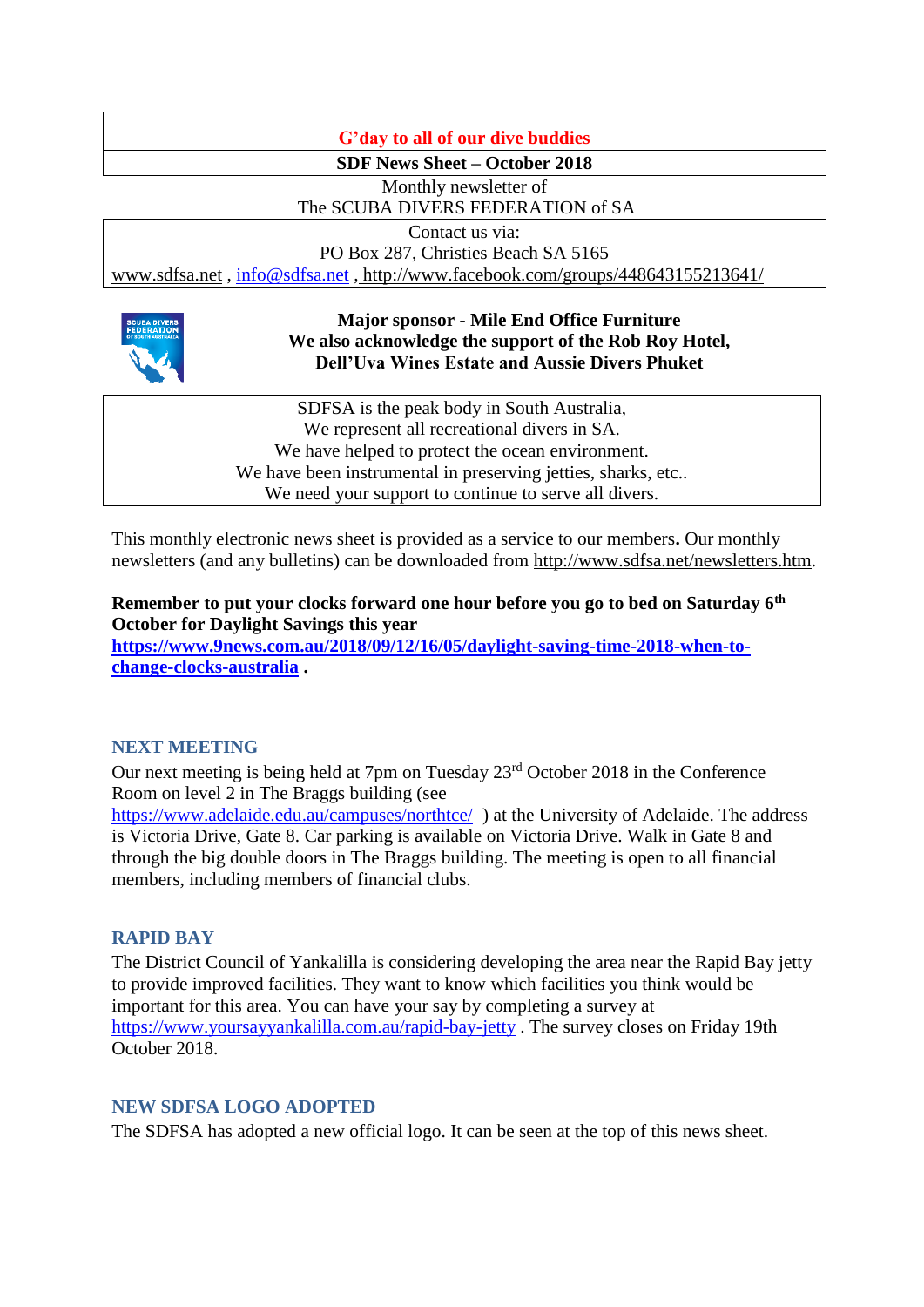## **TEMPORARY CLOSURE OF EWENS PONDS**

Ewens Ponds (Ewens Ponds Conservation Park) is now closed to all water-based activity until Sunday 2nd December 2018. The closure applies to all bodies of water in the reserve. As such, no diving or swimming is permitted in the ponds during the closure period. The purpose of the closure is for the proper management of the reserve. For further information contact: Mount Gambier Natural Resources Centre, Phone: 08 8735 1177.

#### **SHOP NEWS**

Congratulations to Diving Adelaide who have now won the annual PADI Award for most certifications in South Australia for three years in a row.

The Scuba Clinic has now resumed normal trading hours. From now on, the printed breathing report, supplied in the past with your regulator service, will only be supplied upon request due to ever increasing operating costs and time constraints. This will help to keep service costs the same. Your regulators will still be tuned in the same manner and no short cuts will be taken. Turn-around time will still be within 2 weeks in most cases.

## **WAVE GENERATOR TO BE LEFT AS AN ARTIFICIAL REEF**

It now seems that the abandoned wave generator at Carrickalinga will be left in situ as an artificial reef. It will be cut back to 1m below the low-tide level, but the bulk of the structure will remain below the water. See [https://www.adelaidenow.com.au/business/sa-business](https://www.adelaidenow.com.au/business/sa-business-journal/carrickalingas-sunken-wave-generator-to-be-chopped-up-under-sea-level-but-locals-want-a-more-explosive-solution/news-story/77613b112e607e36fad40fa9655d6279?utm_source=The%20Advertiser&utm_medium=email&utm_campaign=editorial)[journal/carrickalingas-sunken-wave-generator-to-be-chopped-up-under-sea-level-but-locals](https://www.adelaidenow.com.au/business/sa-business-journal/carrickalingas-sunken-wave-generator-to-be-chopped-up-under-sea-level-but-locals-want-a-more-explosive-solution/news-story/77613b112e607e36fad40fa9655d6279?utm_source=The%20Advertiser&utm_medium=email&utm_campaign=editorial)[want-a-more-explosive-solution/news-](https://www.adelaidenow.com.au/business/sa-business-journal/carrickalingas-sunken-wave-generator-to-be-chopped-up-under-sea-level-but-locals-want-a-more-explosive-solution/news-story/77613b112e607e36fad40fa9655d6279?utm_source=The%20Advertiser&utm_medium=email&utm_campaign=editorial)

[story/77613b112e607e36fad40fa9655d6279?utm\\_source=The%20Advertiser&utm\\_medium](https://www.adelaidenow.com.au/business/sa-business-journal/carrickalingas-sunken-wave-generator-to-be-chopped-up-under-sea-level-but-locals-want-a-more-explosive-solution/news-story/77613b112e607e36fad40fa9655d6279?utm_source=The%20Advertiser&utm_medium=email&utm_campaign=editorial)  $=$ email&utm\_campaign=editorial for more details.

#### **UNDERWATER STATUES DESTROYED**

According to the web page found at [https://divernet.com/2018/09/25/decaires-taylor-figures](https://divernet.com/2018/09/25/decaires-taylor-figures-destroyed-in-maldives/)[destroyed-in-maldives/](https://divernet.com/2018/09/25/decaires-taylor-figures-destroyed-in-maldives/) , "Thirty statues that formed part of the Coralarium, the recent installation in the Maldives by British underwater sculptor Jason deCaires Taylor, have been destroyed for being anti-Islamic." Some of Jason's sculptures can be seen in issue number 4 of Submerged Nation – [www.SubmergedNation.com](http://www.submergednation.com/) .

#### **FAREWELL TO CATHY DEANE**

Our condolences go to the family and friends of Cathy Deane who died in August after a long illness. Cathy's funeral was attended by a large gathering, with many people coming from interstate and overseas to pay their last respects to Cathy.

## **"SOUTH AUSTRALIAN SNIPPETS" BECOMES "SOUTHERN WATERS"**

Christopher Deane has now retired from writing his popular South Aussie Snippets column in Dive Log after three decades. Steve Reynolds, our Secretary, will now relate tales of temperate water diving in his column titled "Southern Waters". Steve's first column appeared on page 61 of the October issue of Dive Log. This means that the October issue is more South Australian than usual, what with "Southern Waters", the SDFSA page, Heather Creech's two columns "Spotlight on Citizen Science" (2 pages) and "In Over My Head Again" (page 63) and also three pages about the  $50<sup>th</sup>$  anniversary of scuba diver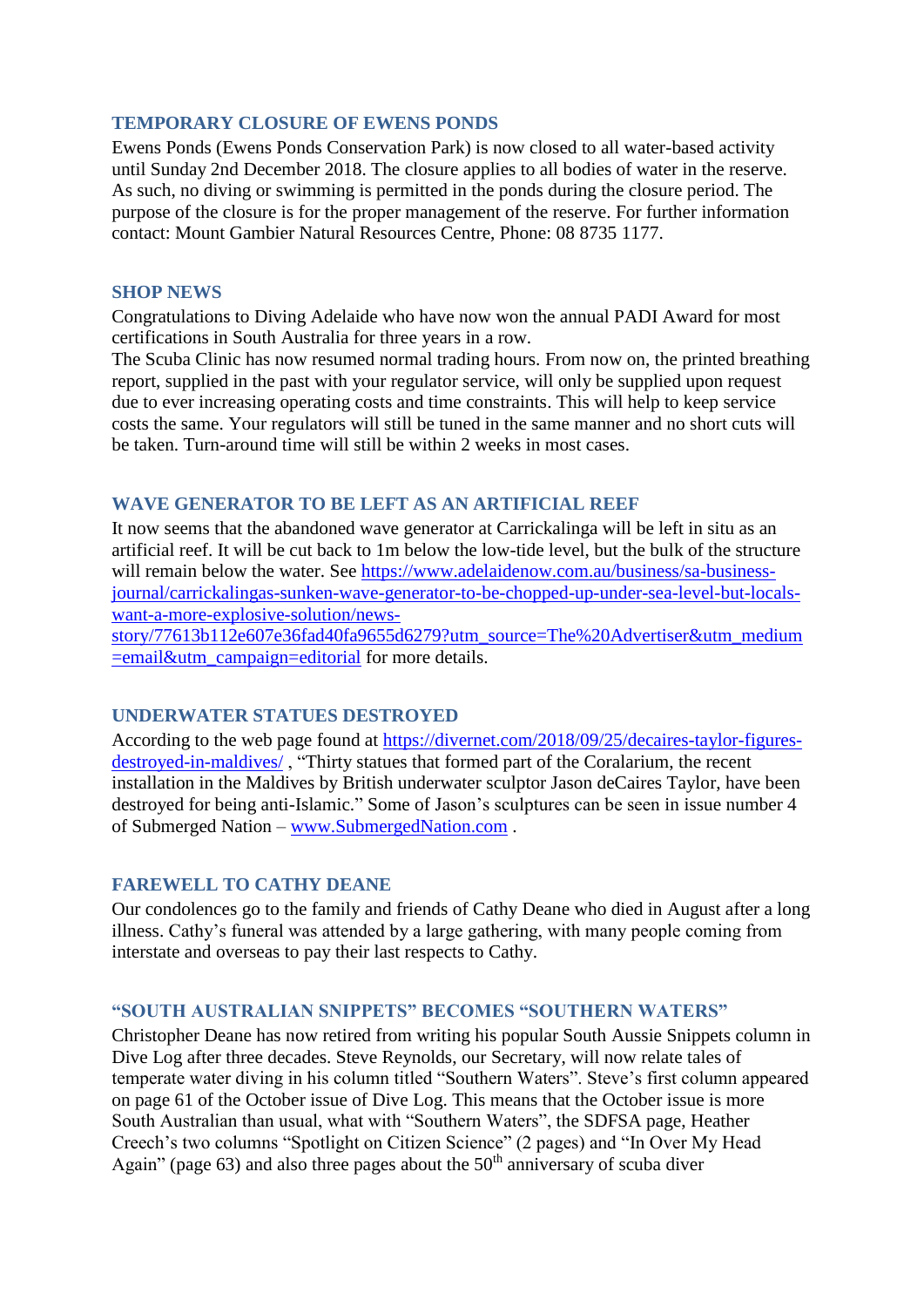representation in SA (pages 36-38). Even a PADI page (page 33) features an article about the SA coastline. Des William's Historical Diving Society page (page 71) features an article about the historic dive chamber at Glenelg. A page about OZTek2019 (page 62) mentions SA's Dr Richard Harris. That's a total of about 10 pages either about SA, SA divers or written by divers from SA. The magazine itself can be read online via <http://www.divelog.net.au/dlonline.html> .

### **SITE OF THE EX-HMB** *ENDEAVOUR* **DISCOVERED**

The web page found at [https://www.msn.com/en-au/news/australia/hms-endeavour-found](https://www.msn.com/en-au/news/australia/hms-endeavour-found-one-of-the-greatest-maritime-mysteries-of-all-time-solved/ar-BBNwBcJ?ocid=spartanntp)[one-of-the-greatest-maritime-mysteries-of-all-time-solved/ar-BBNwBcJ?ocid=spartanntp](https://www.msn.com/en-au/news/australia/hms-endeavour-found-one-of-the-greatest-maritime-mysteries-of-all-time-solved/ar-BBNwBcJ?ocid=spartanntp) suggests that researchers are closing in on the actual location of the ex-HMB *Endeavour*, the vessel Captain James Cook (then Lieutenant) 'discovered' Australia in back in 1770. It seems that the ship was sunk 240 years ago in Newport Harbour, Rhode Island, USA in 1778. Cook left England 250 years ago to search for 'Australia' on  $26<sup>th</sup>$  August 1768.

## **UNDERWATER SOUTH AUSTRALIA PHOTOGRAPHY EXHIBITION**

The Underwater South Australia photography exhibition, hosted by Force of Nature is being held until 10<sup>th</sup> October at the West Torrens Auditorium Gallery, Hamra Centre, 1 Brooker Tce, Hilton. The exhibition celebrates SA's marine and freshwater habitats, flora and fauna. It "features the work of experienced and emerging underwater photographers whose subjects range from the serene freshwater springs of the south east to the apex predators of the Neptune Islands. You'll see camouflaging cuttlefish, bizarre angler fish, and schooling fishes beneath the historic Rapid Bay jetty. Sea stars, jellyfish and a few more surprises await. The exhibition is free to enter, and open 7 days". Participating photographers are Frances Allan, Carl Charter, Nathan Cummins, Karolyn Landat, Sebastien Landat, Paul Macdonald, Dan Monceaux & Krystal Puxley. Opening hours: Monday\*, Tuesday & Friday: 10am - 6pm, Wednesday: 8am - 6pm, Thursday: 10am - 8pm, Saturday 10am - 4pm, Sunday :1pm - 4pm. \* The centre is closed on the Monday public holiday though.

# **OPENING OF THE UNDERWATER SOUTH AUSTRALIA PHOTOGRAPHY EXHIBITION**

The opening of the Underwater South Australia photography exhibition at the West Torrens Auditorium Gallery was possibly the largest gathering of underwater enthusiasts in SA so far this year, with an estimated 80 people attending. The four short videos & 20 images by a handful of photographers on display were excellent. Associate Professor Jochen Kaempf gave an interesting talk to the gathering.

#### **STATE GOVERNMENT'S BUDGET IGNORES THE ENVIRONMENT**

The new SA State Government's State Budget ignores the environment. The Government's harshest cuts are to programs that help to stop species going extinct and reduce climate change. Although there'll be 20 more park rangers, 115 other environment workers will be sacked. The Government is spending \$5m on coastal erosion (exacerbated by climate change) whilst cutting twice that amount from programs that help reduce climate change.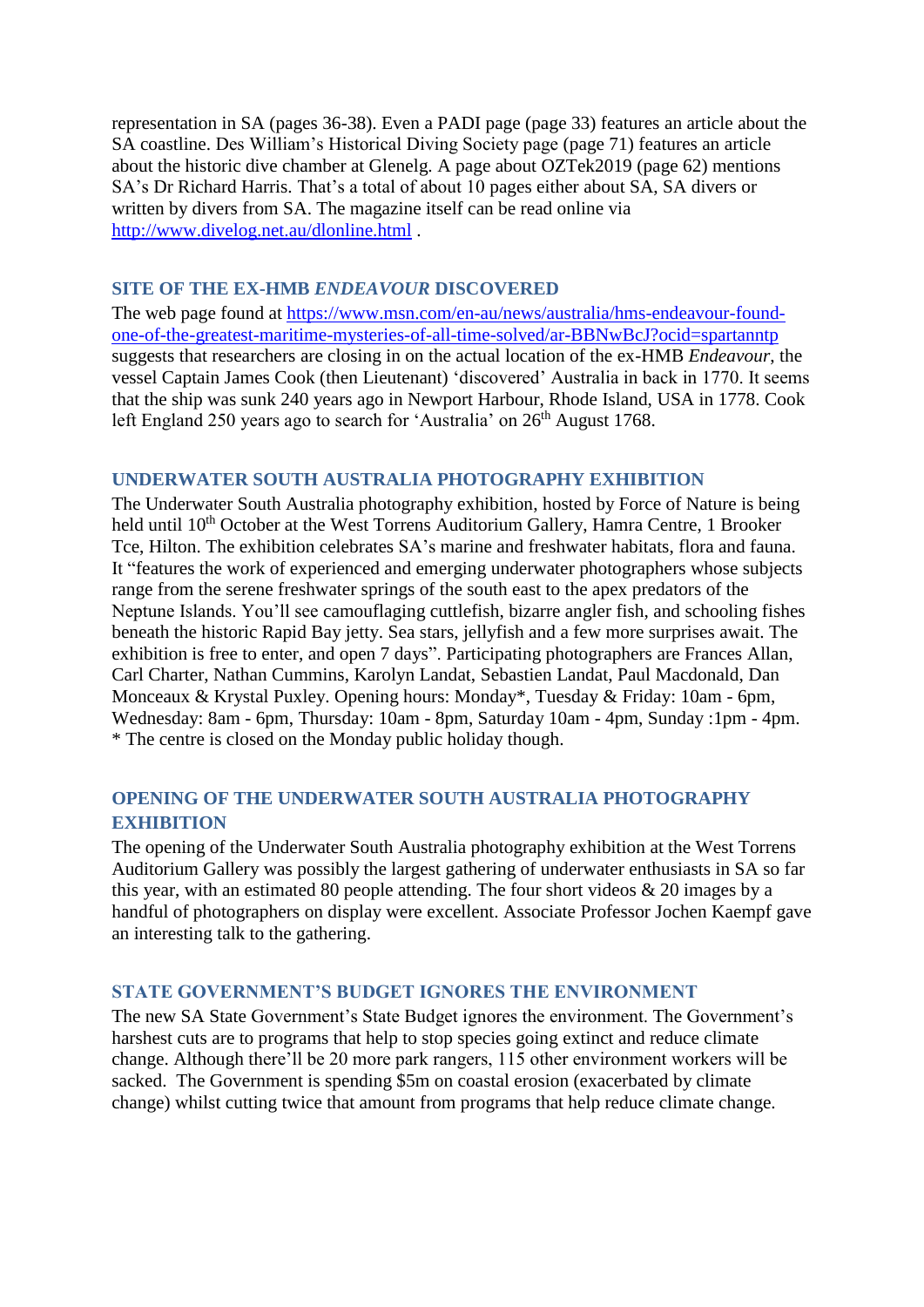# **CLOSED SEASON FOR ROCK LOBSTER**

The annual SA closure for Rock Lobster fishing will reopen in the Southern Zone at 6 am on 1st October and in the Northern Zone at midday on 1st November. All Rock Lobster taken by recreational fishers must have the middle tail fan clipped in half to a recognisable straight line before landing. Visit

[http://www.pir.sa.gov.au/fishing/closures\\_and\\_aquatic\\_reserves/fishing\\_closures](http://www.pir.sa.gov.au/fishing/closures_and_aquatic_reserves/fishing_closures) .

(Meanwhile, the SE's Larry the Lobster has been saved from local extinction. Visit [https://www.adelaidenow.com.au/news/south-australia/local-farming-family-from-kingstons](https://www.adelaidenow.com.au/news/south-australia/local-farming-family-from-kingstons-saves-iconic-crustacean-larry-the-lobster/news-story/cce55511051b398842d7efff194fa80d?utm_source=The%20Advertiser&utm_medium=email&utm_campaign=editorial)[saves-iconic-crustacean-larry-the-lobster/news-](https://www.adelaidenow.com.au/news/south-australia/local-farming-family-from-kingstons-saves-iconic-crustacean-larry-the-lobster/news-story/cce55511051b398842d7efff194fa80d?utm_source=The%20Advertiser&utm_medium=email&utm_campaign=editorial)

[story/cce55511051b398842d7efff194fa80d?utm\\_source=The%20Advertiser&utm\\_medium=e](https://www.adelaidenow.com.au/news/south-australia/local-farming-family-from-kingstons-saves-iconic-crustacean-larry-the-lobster/news-story/cce55511051b398842d7efff194fa80d?utm_source=The%20Advertiser&utm_medium=email&utm_campaign=editorial) [mail&utm\\_campaign=editorial](https://www.adelaidenow.com.au/news/south-australia/local-farming-family-from-kingstons-saves-iconic-crustacean-larry-the-lobster/news-story/cce55511051b398842d7efff194fa80d?utm_source=The%20Advertiser&utm_medium=email&utm_campaign=editorial) for more details.)

# **TRASH COLLECTION DEVICE CORRALS FLOATING PLASTIC LITTER**

Engineers set out to sea on 8<sup>th</sup> September "to deploy a trash collection device to corral plastic litter floating between California and Hawaii in an attempt to clean up the world's largest garbage patch in the heart of the Pacific Ocean." The trash collection device had been designed by Boyan Slat from the Netherlands when he was just 20 years old. Video footage of the trash collection device can be seen at

[https://www.youtube.com/watch?v=NW\\_U5au00Wc.](https://www.youtube.com/watch?v=NW_U5au00Wc) Further details were published in Issue 4 of "Submerged Nation" – see [www.SubmergedNation.com](http://www.submergednation.com/) .

## **ANNIVERSARIES**

104 YEARS AGO, the submarine HMAS *AE1* disappeared off Papua New Guinea during WWI on 14<sup>th</sup> September 1914.

75 YEARS AGO, the demand regulator was developed by Jacques-Yves Cousteau and Emile Gagnan in 1943. The regulator led to the formation of Aqua Lung.

16 YEARS AGO, the ex-HMAS Hobart was scuttled as a dive wreck in Yankalilla Bay on 5th November 2002.

6 YEARS AGO, Scott & Lexi Nystrom became owners of Divers Delight on 1st October 2012.

#### **4WD & ADVENTURE SHOW**

The Adelaide 4WD & Adventure Show is being held 26th – 28th October 2018 at the Adelaide Showground. Visit<http://adelaide.4wdshow.com.au/index.phtml> .

#### **CLUB MARINE SA BOAT & FISHING SHOW**

The Club Marine SA Boat & Fishing Show 2018 is being held at the same time as the Adelaide 4WD & Adventure Show (26th – 28th October) at the Adelaide Showground. Visit <http://www.saboatshow.com.au/> for more details.

# **MARINE LIFE NETWORK**

The Marine Life Network in Tasmania publishes an online magazine every two months. Visit either<https://www.facebook.com/MarineLifeTassie/>or<http://marinelife.org.au/> for more details. The site hosts details re the Seadragons Dive Group. Visit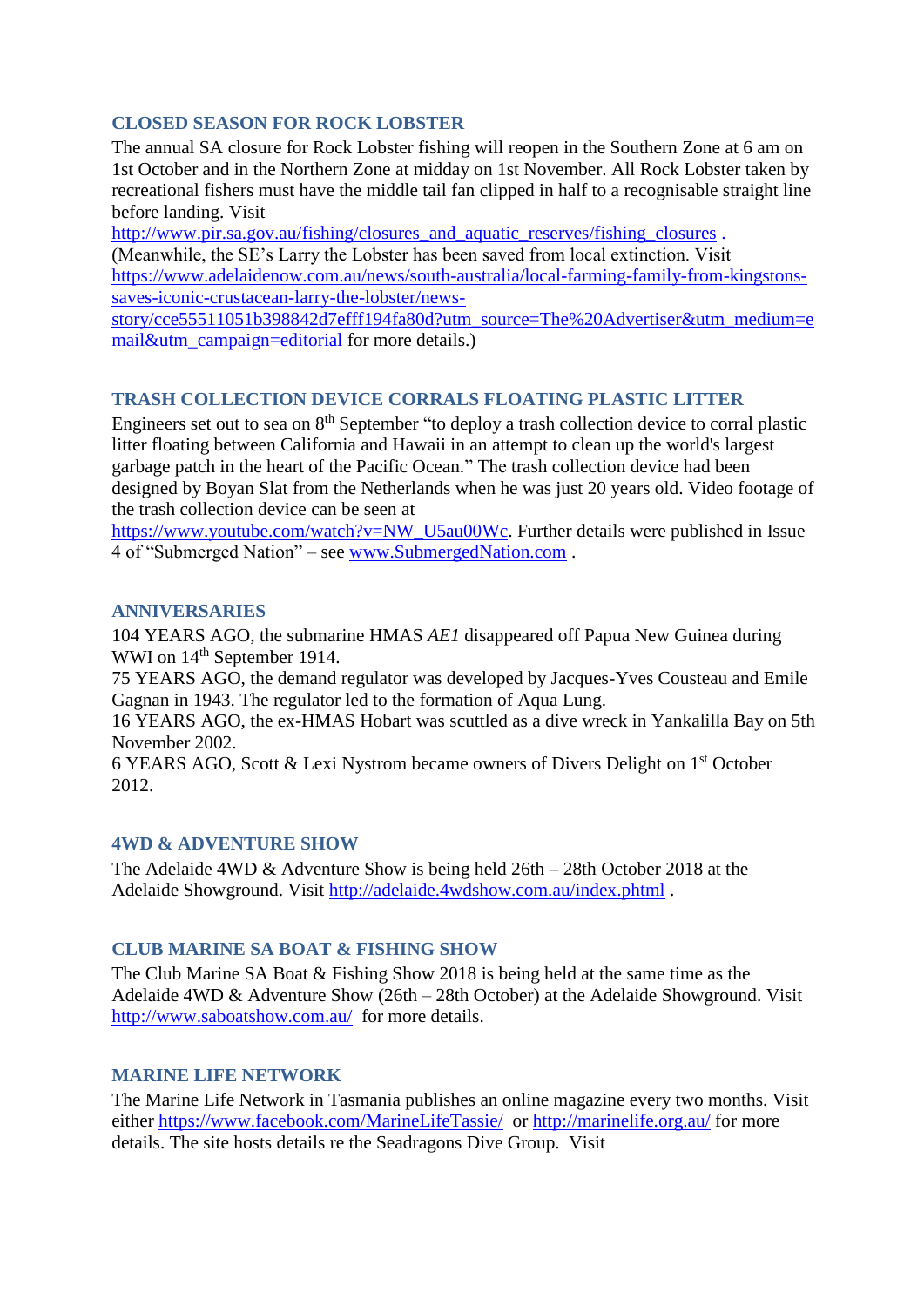<https://www.facebook.com/seadragonsdivegroup/> for more details. Details about SA dive sites can be found at [http://marinelife.org.au/?page\\_id=124](http://marinelife.org.au/?page_id=124) .

## **BEAR GRYLL'S SHARK SHIELD TEST**

As part of this year's Shark Week celebrations, Bear Grylls filmed a special titled 'Bear vs Bull Shark' for The Discovery Channel. During the film, Grylls tested out Ocean Guardian's FREEDOM7 Shark Shield by pouring chum and bait over himself. Visit [https://www.prweb.com/releases/bear\\_grylls\\_proves\\_shark\\_shield\\_technology\\_works\\_in\\_sha](https://www.prweb.com/releases/bear_grylls_proves_shark_shield_technology_works_in_shark_week_special/prweb15658496.htm) [rk\\_week\\_special/prweb15658496.htm](https://www.prweb.com/releases/bear_grylls_proves_shark_shield_technology_works_in_shark_week_special/prweb15658496.htm) for more details.

#### **PETER BENCHLEY OCEAN AWARDS**

"Jaws" author, Peter Benchley died on 12<sup>th</sup> February 2006, aged 65. Peter wrote at least 10 books, many of them with a marine theme. The Peter Benchley Ocean Awards are now presented in Peter's honour each year. Details are available at <http://peterbenchleyoceanawards.org/> .

#### **WORLD'S OLDEST SCUBA DIVER TURNS 95**

British diver Ray Woolley, who lives on the southern coast of Cyprus, is still diving at the age of 95. On 1st September, he broke his own world record when he accompanied members of his dive-club on a 44-minute wreck-dive to 40m depth. Woolley is recognised by Guinness World Records as being the world's oldest scuba diver. His record-breaking dive was on the Zenobia ferry wreck which is located off Cyprus. Further details can be found at <https://divernet.com/2018/09/02/ray-celebrates-95th-with-40m-wreck-dive/> .

#### **AUSSIE DIVERS PHUKET OFFER TO OUR FACEBOOK GROUP MEMBERS**

Darren Gaspari at Aussie Divers Phuket is offering our Facebook group members discounts for diving in Phuket. He is offering 10% discount on all PADI Courses, 15% off liveaboards and scuba diving day trips and 20% discount on our luxury day trip speedboat. "We love to see some of the group over here. Happy to take good care of them when they are here," he says. To take advantage of this generous offer, email [info@aussiediversphuket.com](mailto:info@aussiediversphuket.com) and tell them that you heard about special discounts being offered to Scuba Dive SA Facebook group members. Visit either<https://www.aussiediversphuket.com/> or

<https://www.facebook.com/AussieDiversPhuket/> for more details. Follow them on Instagram via<https://www.instagram.com/aussiediversphuket/> .

#### **FORTHCOMING EVENTS:**

Many events are listed on Facebook at<https://www.facebook.com/events/>. Details for many other forthcoming events can be found at [http://www.divelog.net.au/news-events/.](http://www.divelog.net.au/news-events/) Visit the web page found at<http://www.tourism.sa.com/events/event-news-edition-two.aspx> to see the latest from Events South Australia.

#### **BOATFEST 2018**

Boatfest 2018, the inaugural Port Adelaide Wooden and Heritage Boat Festival will be held in Port Adelaide from 13-14<sup>th</sup> October 2018. Visit [www.portadelaideboatfest.com.au](http://www.portadelaideboatfest.com.au/) for more details.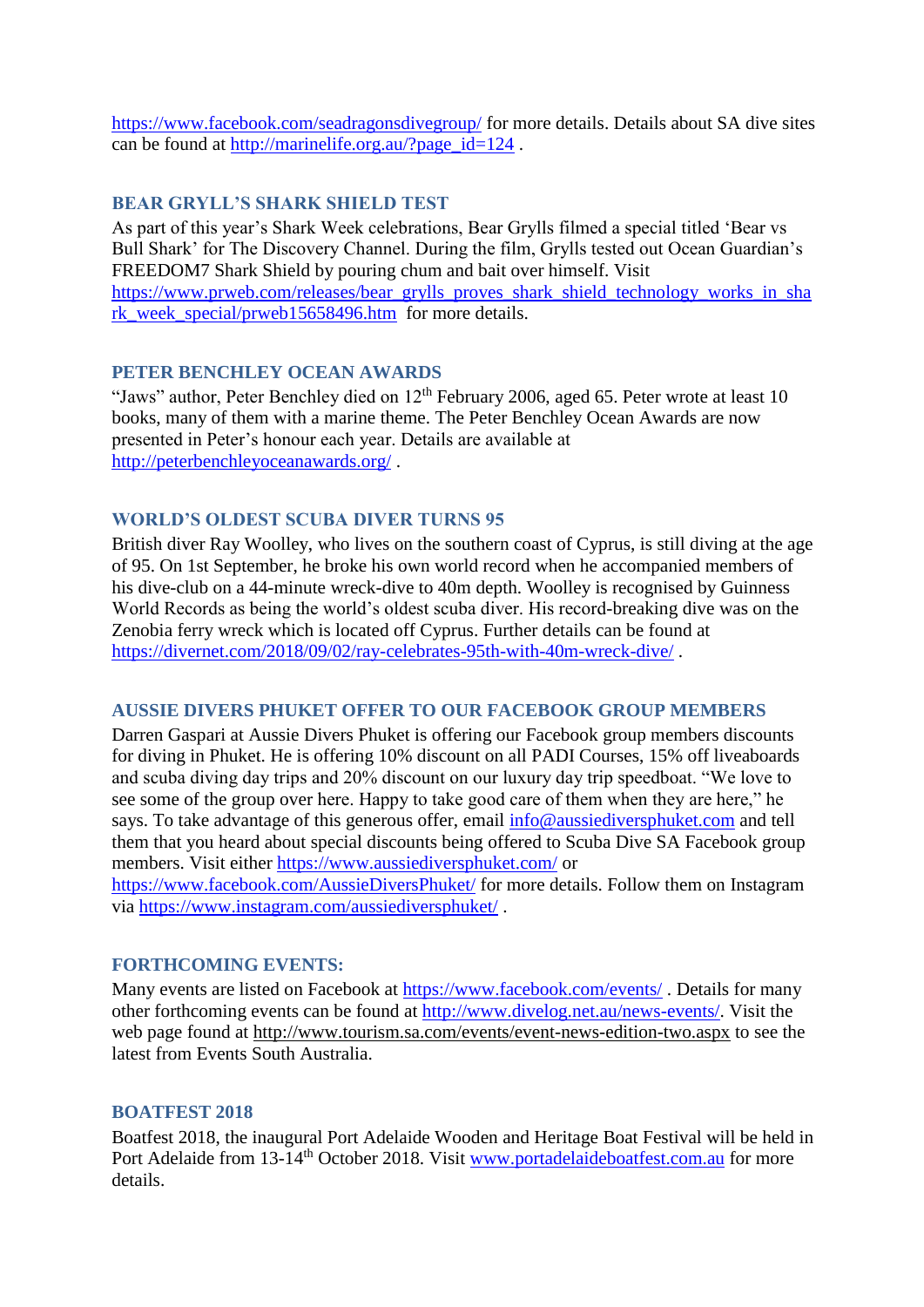### **DAY AT THE 'BURGH**

A Day at the 'Burgh is a festival of food, music and the arts. It is being held at Blanche Street, Edithburgh on 19<sup>th</sup> November 2018. Enjoy talented local musicians, artists, gourmet food and wine tasting. There will be a vintage car and motorcycle display, jumping castle, face painting, fashion parade and more. Visit [www.edithburgh.org.au](http://www.edithburgh.org.au/) for more details.

# **JAMES CAMERON – CHALLENGING THE DEEP**

James Cameron – Challenging the Deep is an exhibition of film-maker James Cameron's achievements in deep ocean science, technology and exploration. It includes his record breaking 11,000m (36,000 ft) dive to the Mariana Trench in the submersible vessel *Deepsea Challenger* in 2012. The exhibition is currently being held at the Australian National Maritime Museum in Sydney and it runs until 30th Jan 2019. Visit <http://www.anmm.gov.au/whats-on/exhibitions/coming/james-cameron> for more details.

# **MEDITERRANEAN SYMPOSIA ON MARINE KEY HABITATS AND NON-INDIGENOUS SPECIES**

The Mediterranean Symposia on marine key habitats and non-indigenous species will be held in Antalya, Turkey from 14 to 18th January 2019. It will bring specialists from across the Mediterranean region together to discuss the state of knowledge available on species, key formations in the Mediterranean and non-indigenous species and to present the latest developments in their conservation, the results of research and their impacts on marine and coastal biodiversity.

#### **DIVE FOR CANCER 2019**

Next year's Dive for Cancer event is being held at 9.30am on Sunday 24<sup>th</sup> February at Port Noarlunga – see<https://www.facebook.com/diveforcancer/> or <http://www.diveforcancer.com.au/buy-ticket/> .

#### **OZTek2019**

OZTek2019 will be held at the International Convention Centre Sydney, Darling Harbour on March 16/17, 2019. Visit [www.oztek.com.au](http://www.oztek.com.au/) for more details. Some details can be found on pages 62 & 65 of the October issue of Dive Log.

#### **2019 FESTIVAL FLEURIEU**

Next year's Festival Fleurieu is being held from Saturday 13<sup>th</sup> April to Monday 22<sup>nd</sup> April (just 10 days) which includes the Easter holiday long weekend.

#### **14TH AUSTRALIAN NATIONAL SHELL SHOW**

The next Australian National Shell Show is being held in SA next April. It will be held at the Goodwood Community Centre in Rosa St, Goodwood from 13-14th April 2019. Check out [https://www.facebook.com/Malacological-Society-of-South-Australia-Inc-](https://www.facebook.com/Malacological-Society-of-South-Australia-Inc-502260489866315/)[502260489866315/.](https://www.facebook.com/Malacological-Society-of-South-Australia-Inc-502260489866315/)